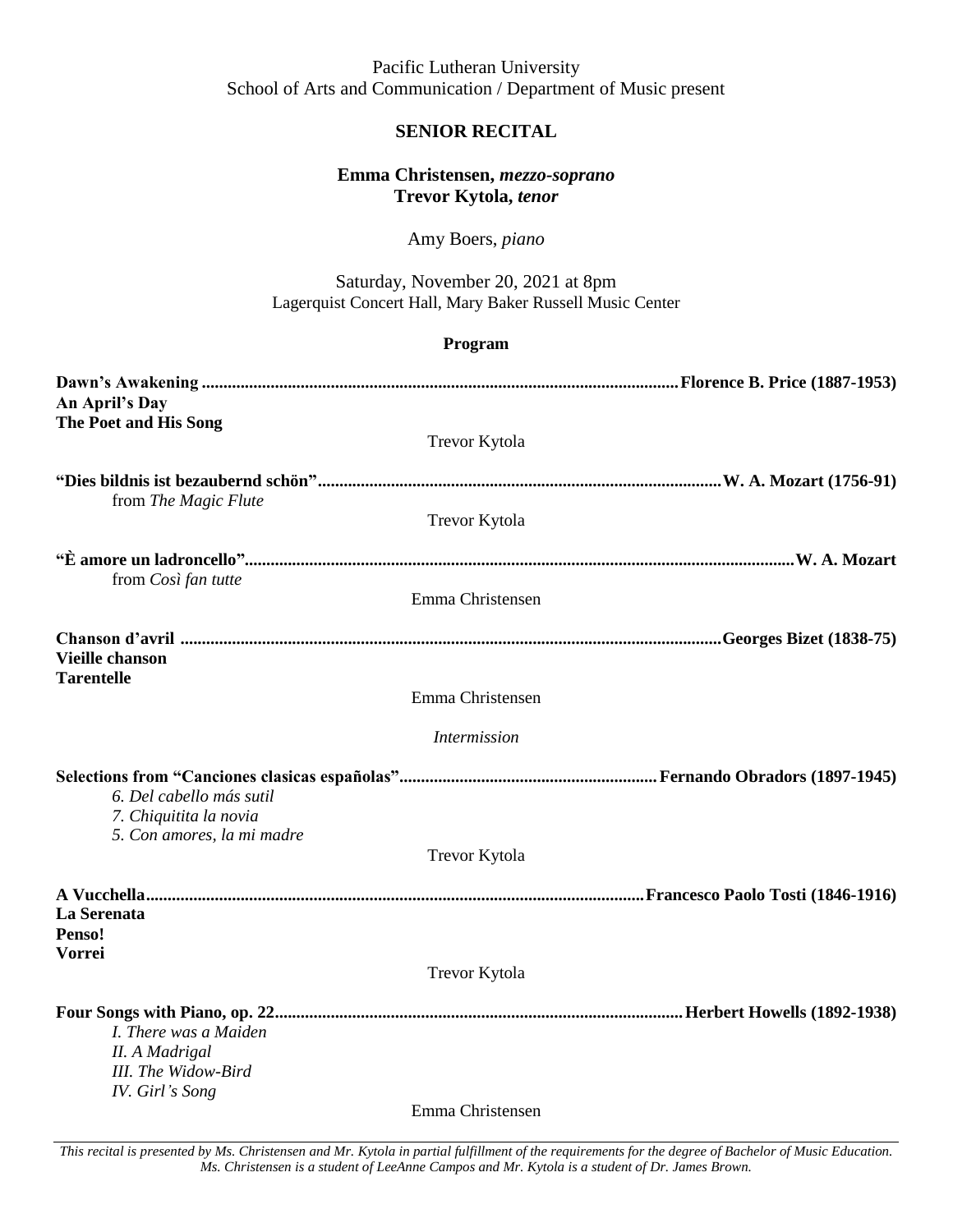## **Program Notes**

**Florence Price,** one of the most prolific American composers in modern history, may be best recognized as the first Black female composer to have a work premiered by a major U.S. orchestra; her *Symphony No. 1 in E Minor* was premiered by the Chicago Symphony Orchestra in 1933. While studying at the New England Conservatory (NEC), Price was encouraged to integrate melodies, harmonies, and rhythms from the spirituals that she grew up with in Little Rock, Arkansas. Due to the recent and necessary cultural shift towards a future of music that better includes BIPOC (Black, Indigenous, and People of Color) composers, performances of Price's work and studies of her history have increased ten-fold; one of these experts, Dr. Rae Linda Brown, was actually once the Provost here at Pacific Lutheran University. Joining a long list of symphonies, concertos, choral works, chamber music, works for piano and organ, and spirituals, *Dawn's Awakening, An April's Day,* and *A Poet and His Song* are all selections from the vast collection of Price's art songs. A master of text setting, Price continually uses harmonic tension and relief to embolden the meaning and realizations of the text. Coupled with an equally technical piano part, Price is successful in creating a full musical environment for the stories and emotions of her poets to flourish.

**W. A. Mozart's** *Dies Bildnis ist bezaubernd schön* is the first aria for his protagonist, Tamino, in the opera *Die Zauberflöte*. Composed in 1791, *Die Zauberflöte* follows the trials and tribulations of Tamino as he narrowly escapes death, pursues love and passion, and avoids the well-known Queen of the Night. In this aria, Tamino sees a picture of the Princess, Pamina, and instantly falls in love with her. Promising to set upon a journey to free her from Sarastro, Tamino vows that he will do anything to complete his quest. One familiar with *Die Zauberflöte* may be familiar with the masonic imagery throughout the work – the three flats in the key signature of the overture and this aria, Three Ladies, Three Priests, and three doors that lead to strikingly Masonic rituals are just a few examples. *Così fan tutte*, an *opera buffa* in two acts, premiered in Vienna in 1790. The title roughly translates to "They [women] are all like that", with the story using two couples as vehicles for a satirical take on the relationships between men and women. In " $\dot{E}$ amore un ladroncello", Dorabella expresses her views on romance, attempting to convince Fiordiligi to accept her suitor's advances.

**Georges Bizet** was born into a musical Parisian family, attending the Paris Conservatoire from the age of nine. While enrolled at the Conservatoire, he won a variety of musical awards, including the prestigious Prix de Rome compositional prize in 1857. Perhaps best known for his opera *Carmen*, Bizet composed for a variety of mediums, from opera to orchestra to music for piano. However, many of his compositional ventures were overshadowed by some of his French contemporaries, and his output was comparatively small—some works, like those for piano, have never truly entered the classical canon. Bizet's short life tragically left much of this musical potential from being fully realized. However, posthumous attention to Bizet's works have revealed a characteristic sense of drama, liveliness, and a skill for colorful and chromatic harmonic language. *Chanson d'avril, Vieille chanson*, and *Tarentelle* are taken from the collection of songs *Vingt Mélodies*, published in 1873. Bizet's effective vocal writing, distinct melodies, and penchant for dramatic composition are evident in these works.

**Fernando Obradors** was a Spanish composer who spent much of his life in the area of Barcelona. Although classified as Spanish folk songs, Obradors' compositions are a part of a larger movement of Spanish composers like Enrique Granados, Manuel de Falla, and Joaquin Turina adopting a uniquely French style. Characterized by a shimmering effect through instrumental timbres, flourishes, stacked thirds, and a wide range of scales across tonality, Obradors is able to create a lush harmonic landscape. *Del cabello más sutil, Chiquitita la novia,* and *Con amores la mi madre* are selections from perhaps the most well-known body of work from Obradors, the *Canciones clásicas españolas.* These songs employ classically Spanish musical figures from flamenco and Spanish guitar music while exhibiting characteristics of French impressionism that Obradors may have learned while attending Las Palmas Conservatory.

Although a highly successful Italian composer, **Francesco Paolo Tosti** enjoyed making music in quite a few more ways than just writing it. From being the singing master for the Royal Family to being on faculty for the Royal Academy of Music in England, Tosti enjoyed a vibrant life of musical pursuits. Although separate from one another with regards to body of work, *A Vucchella, La Serenata, Penso!,* and *Vorrei* are all representative of the *canzone napoletana* style. Each depicting intense feelings of desire, longing, love, and lust, this style is similar to what one may imagine experiencing when being serenaded on a gondola in Venice. Tosti is also an expert in setting the text of his poets to music, showing incredible command of the Italian and sometimes Neapolitan languages while using the full vitriol of their romantic nature to widely express the message of any given piece. A crowd-pleasing favorite of tenors everywhere, Tosti's compositions provide an accessible composition and vocal style which lend themselves well to an engaging and fun performance for audiences and vocalists alike.

**Herbert Howells** rose to prominence as one of the most talented English composers working in the early twentieth century. Originally from a family of lower economic status, Howells received a scholarship to the Royal College of Music, where he studied under and developed close relationships with composers Charles Villiers Stanford and Hubert Parry. Howells went on to become a teacher at the Royal College of Music, as well as holding positions at St. Paul's Girls' School (taking the position over from Gustav Holst) and London University. His compositional style integrates multiple influences, many of them taken from the English musical culture, such as Tudor-era counterpoint, church music, and English composers like Elgar and Vaughan Williams. However, Howells also utilized a more Romantic sensibility and rich, occasionally dissonant sonorities more reminiscent of French harmonic language. *Four Songs with Piano, op. 22* (1915) demonstrates Howells' love for English literature, featuring texts by poets W. L. Courtney, Austin Dobson, Percy Bysshe Shelley, and Wilfred Wilson Gibson. The songs, while short and often reminiscent of folk music, effectively showcase Howells' exploration of texture and sense of storytelling.